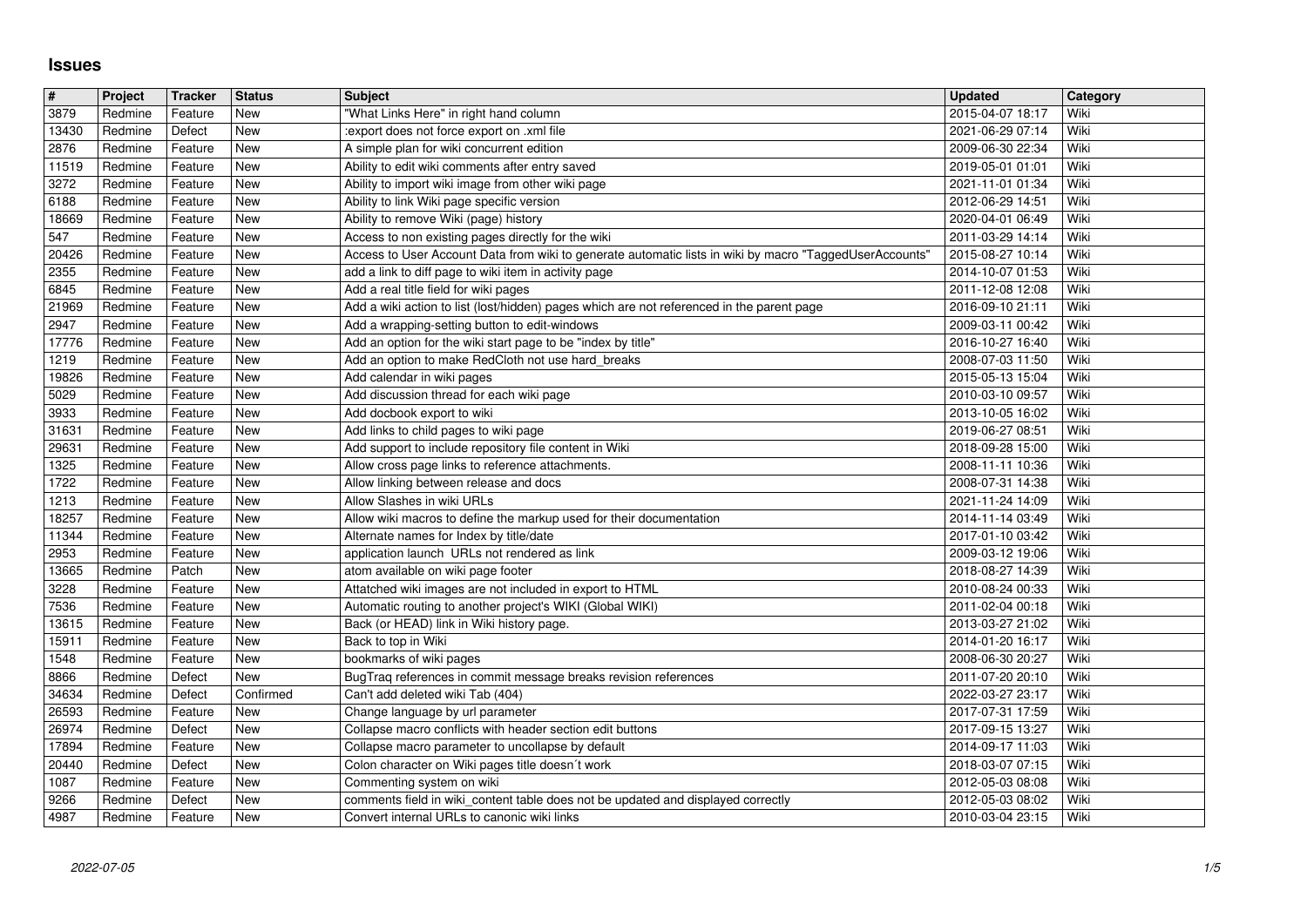| $\overline{\mathbf{t}}$ | Project            | Tracker            | <b>Status</b>            | <b>Subject</b>                                                                                                                                                      | <b>Updated</b>                       | Category     |
|-------------------------|--------------------|--------------------|--------------------------|---------------------------------------------------------------------------------------------------------------------------------------------------------------------|--------------------------------------|--------------|
| 1330<br>28108           | Redmine<br>Redmine | Feature<br>Defect  | New<br>Needs feedback    | Copy a Wiki Page<br>Copying a text into a wiki page I got "Internal server error"                                                                                   | 2021-08-25 16:06<br>2018-01-31 12:31 | Wiki<br>Wiki |
| 3765                    | Redmine            | Feature            | New                      | Creating article in Wiki                                                                                                                                            | 2010-12-11 21:33                     | Wiki         |
| 9091                    | Redmine            | Defect             | <b>New</b><br><b>New</b> | CSS bug: fixed .header height cuts long breadcrumbs making them unusable<br>Cucumber features in wiki                                                               | 2011-08-19 14:22                     | Wiki<br>Wiki |
| 3684<br>7200            | Redmine<br>Redmine | Feature<br>Feature | <b>New</b>               | Current Page Inheritance in Sidebar                                                                                                                                 | 2009-07-31 09:11<br>2010-12-29 20:12 | Wiki         |
| 2084                    | Redmine            | Feature            | New                      | Customizable "protocols" to generate external links                                                                                                                 | 2008-10-24 14:48                     | Wiki         |
| 7066<br>18243           | Redmine<br>Redmine | Feature<br>Feature | New<br>New               | Develop wiki save and continue feature<br>Display list of page attachments in edit mode                                                                             | 2011-01-17 20:49<br>2014-10-30 16:12 | Wiki<br>Wiki |
| 10673                   | Redmine            | Defect             | New                      | Dot and comma in wiki pagename                                                                                                                                      | 2021-08-28 11:57                     | Wiki         |
| 1106                    | Redmine            | Feature            | <b>New</b>               | Embedded repository images in the wiki<br>Embedded wiki pages should have their headings editable from the embedding page                                           | 2017-10-19 01:01                     | Wiki<br>Wiki |
| 10729<br>11813          | Redmine<br>Redmine | Feature<br>Defect  | <b>New</b><br>New        | Export as PDF has another output than Export as HTML                                                                                                                | 2012-05-03 11:37<br>2012-09-11 15:20 | Wiki         |
| 2219                    | Redmine            | Feature            | <b>New</b>               | Export to LaTeX using Redcloth 4                                                                                                                                    | 2010-09-02 05:21                     | Wiki         |
| 22923<br>24602          | Redmine<br>Redmine | Feature<br>Defect  | <b>New</b><br><b>New</b> | Export Wiki to ODT<br>Exporting wiki pages in HTML fails if {{collapse}}                                                                                            | 2018-06-05 17:24<br>2016-12-13 16:39 | Wiki<br>Wiki |
| 11351                   | Redmine            | Feature            | New                      | Extract code snippets from a project's VCS directly into the wiki                                                                                                   | 2012-07-09 13:11                     | Wiki         |
| 2636                    | Redmine            | Feature            | New<br><b>New</b>        | Feature Request: Wiki ACLs (Access control for individual pages)                                                                                                    | 2020-04-01 14:38                     | Wiki<br>Wiki |
| 9096<br>550             | Redmine<br>Redmine | Patch<br>Feature   | Reopened                 | Fix redirection to non-latin wiki pages after logon<br>Function to export whole wiki                                                                                | 2011-08-24 18:25<br>2015-06-03 01:18 | Wiki         |
| 806                     | Redmine            | Feature            | New                      | Have wiki links display linked page title                                                                                                                           | 2010-06-01 13:15                     | Wiki         |
| 14188<br>13369          | Redmine<br>Redmine | Defect<br>Feature  | Confirmed<br><b>New</b>  | Headers put inside blockquotes cause wiki 'edit this section' link point to incorrect section<br>Hidden wiki text that can be view-ed with adequate rights          | 2017-06-06 04:29<br>2013-03-10 14:19 | Wiki<br>Wiki |
| 6330                    | Redmine            | Patch              | <b>New</b>               | Hyperlinks with "%" or "!" at the end                                                                                                                               | 2010-10-05 15:04                     | Wiki         |
| 17797<br>31838          | Redmine<br>Redmine | Feature<br>Defect  | New<br>New               | If no wiki pages have been created, wiki tab should return something more informative than 404<br>Improper parsing of wiki links                                    | 2014-10-03 14:16<br>2019-08-07 02:22 | Wiki<br>Wiki |
| 27233                   | Redmine            | Feature            | New                      | Improve Drop-Down list on Wiki Pages                                                                                                                                | 2017-10-23 18:07                     | Wiki         |
| 4258                    | Redmine            | Feature            | <b>New</b>               | Improve tab order in wikis                                                                                                                                          | 2009-11-20 20:01                     | Wiki         |
| 10035<br>21479          | Redmine<br>Redmine | Feature<br>Defect  | <b>New</b><br>New        | Include sub-projects in the breadcrumb<br>Including a wiki page from another project does not resolve that page's links properly                                    | 2012-01-20 14:18<br>2015-12-10 21:25 | Wiki<br>Wiki |
| 15982                   | Redmine            | Patch              | <b>New</b>               | Inconsitent wiki history functionaility                                                                                                                             | 2014-02-07 10:31                     | Wiki         |
| 3074<br>20126           | Redmine<br>Redmine | Feature<br>Feature | New<br>New               | Indention in Wiki of headings and corresponding content based on heading-depth<br>Index by date: Show the current a revision number and add a link to show the diff | 2015-01-27 20:24<br>2015-06-18 15:22 | Wiki<br>Wiki |
| 17072                   | Redmine            | Feature            | New                      | Integration redmine wiki with yUML syntax                                                                                                                           | 2014-06-04 18:44                     | Wiki         |
| 1439                    | Redmine            | Feature            | New                      | Interlinking between wiki and issues                                                                                                                                | 2013-03-18 05:46                     | Wiki         |
| 1994<br>1856            | Redmine<br>Redmine | Feature<br>Feature | New<br><b>New</b>        | LaTEX support in Wiki, Forums and Issues<br>Link syntax is inconsistent                                                                                             | 2018-09-04 20:50<br>2008-09-21 14:03 | Wiki<br>Wiki |
| 18042                   | Redmine            | Feature            | New                      | Link to a specific repository in another project                                                                                                                    | 2014-10-07 13:17                     | Wiki         |
| 1533<br>26530           | Redmine<br>Redmine | Feature<br>Feature | New<br>New               | Link to included page in wiki<br>Links to Wiki pages of unauthorized projects should be smarter                                                                     | 2008-06-26 13:51<br>2018-01-17 00:48 | Wiki<br>Wiki |
| 9114                    | Redmine            | Feature            | New                      | List incoming links in wiki-pages                                                                                                                                   | 2011-12-07 16:44                     | Wiki         |
| 12616<br>16469          | Redmine<br>Redmine | Defect<br>Feature  | New<br>New               | Macros in sidebar do not show correct information.<br>Make Diff possible for all revisions                                                                          | 2012-12-17 16:04<br>2014-03-31 09:19 | Wiki<br>Wiki |
|                         |                    |                    |                          |                                                                                                                                                                     |                                      |              |
|                         |                    |                    |                          |                                                                                                                                                                     |                                      |              |
|                         |                    |                    |                          |                                                                                                                                                                     |                                      |              |
|                         |                    |                    |                          |                                                                                                                                                                     |                                      |              |
|                         |                    |                    |                          |                                                                                                                                                                     |                                      |              |
|                         |                    |                    |                          |                                                                                                                                                                     |                                      |              |
|                         |                    |                    |                          |                                                                                                                                                                     |                                      |              |
|                         |                    |                    |                          |                                                                                                                                                                     |                                      |              |
|                         |                    |                    |                          |                                                                                                                                                                     |                                      |              |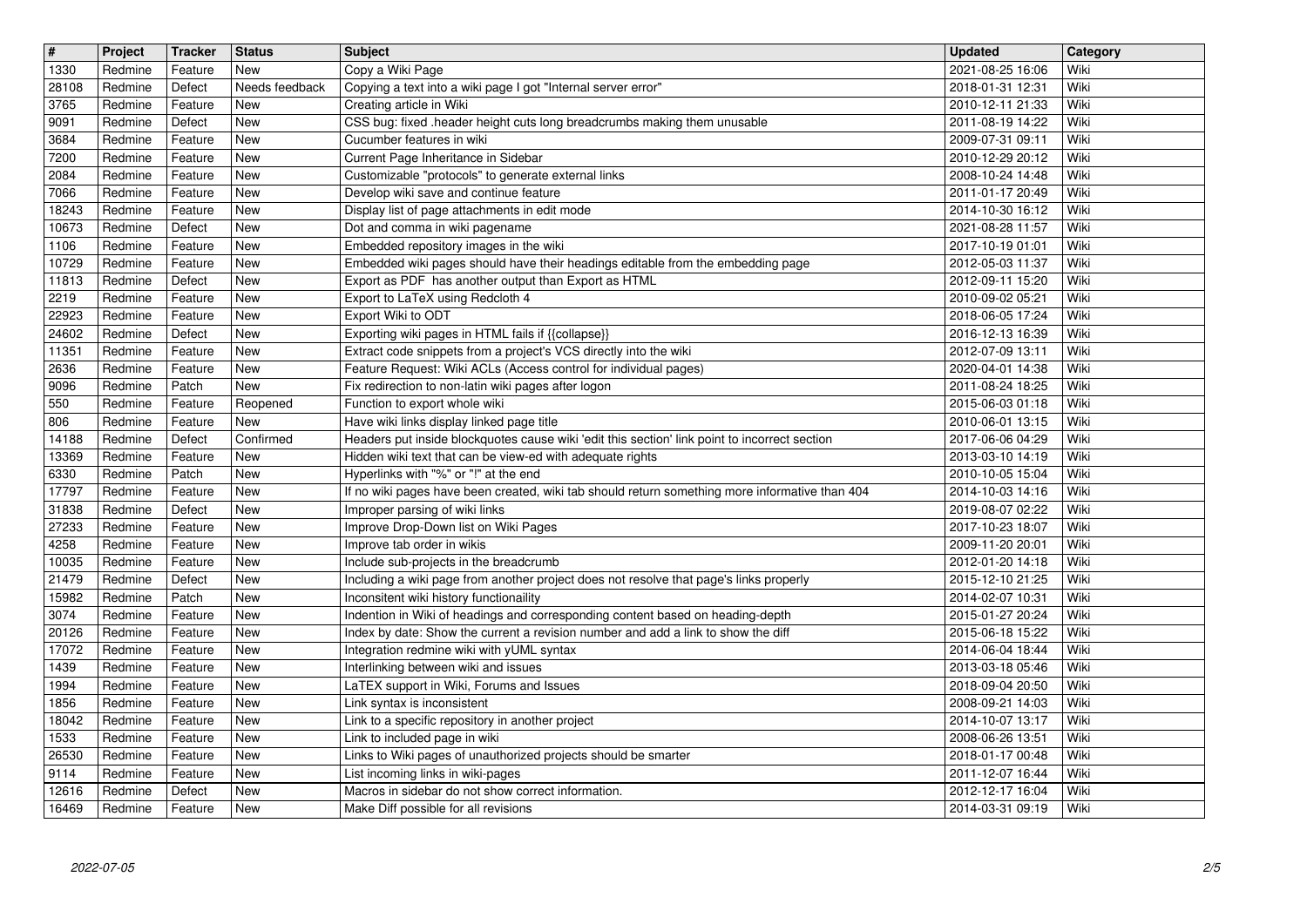| $\sqrt{\frac{4}{15}}$ | Project | <b>Tracker</b> | <b>Status</b> | <b>Subject</b><br>Make Wiki Redirects editable                                                               | <b>Updated</b>   | Category     |
|-----------------------|---------|----------------|---------------|--------------------------------------------------------------------------------------------------------------|------------------|--------------|
| 6401                  | Redmine | Feature        | New           | Make wiki tab link use the actual link that contains the page name.                                          | 2020-11-09 16:35 | Wiki         |
| 4717                  | Redmine | Feature        | <b>New</b>    |                                                                                                              | 2010-02-02 15:21 | Wiki         |
| 1857                  | Redmine | Patch          | <b>New</b>    | Make {{toc}} render as properly nested list + skip support                                                   | 2010-11-06 19:46 | Wiki         |
| 18656                 | Redmine | Feature        | <b>New</b>    | Markdown links priority                                                                                      | 2014-12-16 15:20 | Wiki         |
| 36840                 | Redmine | Feature        | New           | Migrate Wiki needs an update.                                                                                | 2022-03-25 21:01 | Wiki         |
| 13294                 | Redmine | Feature        | New           | More powerful includes                                                                                       | 2013-02-26 13:37 | Wiki         |
| 9601                  | Redmine | Feature        | New           | Multi language wiki                                                                                          | 2020-06-21 18:21 | Wiki         |
| 31770                 | Redmine | Defect         | New           | New shortcut for in-page wiki links shows link with leading #                                                | 2019-07-22 14:44 | Wiki         |
| 30165                 | Redmine | Defect         | New           | Non used images in Wiki pages are not easily to identify                                                     | 2018-12-09 18:38 | Wiki         |
| 21957                 | Redmine | Feature        | New           | Option ignore whitespace in Wiki diff                                                                        | 2016-02-05 05:05 | Wiki         |
| 4301                  | Redmine | Feature        | <b>New</b>    | position Wiki Toc in sidebar                                                                                 | 2011-08-02 06:59 | Wiki         |
| 16252                 | Redmine | Feature        | <b>New</b>    | Private wiki                                                                                                 | 2018-03-31 08:40 | Wiki         |
| 11697                 | Redmine | Defect         | <b>New</b>    | Problem with Wiki export to PDF / HTML / TXT - 'include' does not includes                                   | 2018-06-07 16:20 | Wiki         |
| 31550                 | Redmine | Defect         | New           | Project "Version" view's "Wiki page" field is still shown, although "Wiki" module is disabled on the project | 2019-12-08 07:34 | Wiki         |
| 16729                 | Redmine | Feature        | New           | properties of issue dynamically available in wiki                                                            | 2014-05-01 10:31 | Wiki         |
| 1226                  | Redmine | Feature        | New           | query results on wiki pages                                                                                  | 2015-02-12 21:16 | Wiki         |
| 1440                  | Redmine | Feature        | New           | Questions/clarifications                                                                                     | 2008-06-13 12:30 | Wiki         |
| 29649                 | Redmine | Patch          | New           | Rake task to export wiki to HTML/PDF                                                                         | 2022-06-02 15:25 | Wiki         |
| 10568                 | Redmine | Feature        | New           | Real-Time Collaborative Editor Wiki                                                                          | 2015-07-14 05:17 | Wiki         |
| 16996                 | Redmine | Feature        | <b>New</b>    | Reciprocal links (or, "Related wiki pages")                                                                  | 2020-07-15 17:03 | Wiki         |
| 15885                 | Redmine | Defect         | New           | Redirection of a wikipage with a %-sign seems to be broken                                                   | 2014-02-21 13:22 | Wiki         |
| 1187                  | Redmine | Feature        | New           | Relate a Wiki page to a project module.                                                                      | 2012-01-05 17:50 | Wiki         |
| 1208                  | Redmine | Feature        | New           | Restructured text support for the wiki                                                                       | 2013-12-19 04:10 | Wiki         |
| 22958                 | Redmine | Feature        | New           | RFE: Create new 'include_once' macro that pulls in contents from included page once                          | 2016-06-24 17:21 | Wiki         |
| 656                   | Redmine | Feature        | New           | Roadmap with wiki page                                                                                       | 2013-12-17 20:44 | Wiki         |
| 17093                 | Redmine | Feature        | New           | Roll Based Wiki Permissions                                                                                  | 2014-07-03 06:23 | Wiki         |
| 2782                  | Redmine | Feature        | New           | Save + Continue or AJAX save POST                                                                            | 2014-06-25 15:03 | Wiki         |
| 20435                 | Redmine | Feature        | New           | Search wiki in specific languages                                                                            | 2015-07-30 01:26 | Wiki         |
| 17238                 | Redmine | Feature        | <b>New</b>    | Searching parsed wiki content - Cache option for Wiki pages                                                  | 2014-09-26 11:25 | Wiki         |
| 7749                  | Redmine | Feature        | <b>New</b>    | Set the order of sub wiki pages manully on "index by title"                                                  | 2011-03-01 18:35 | Wiki         |
| 90                    | Redmine | Feature        | New           | Show deleted wiki pages or wiki files on the activity                                                        | 2018-04-18 09:25 | Wiki         |
| 28947                 | Redmine | Feature        | New           | Show the existing attachments on the wiki editing page                                                       | 2018-06-27 07:57 | Wiki         |
| 26400                 | Redmine | Feature        | New           | Side by side diff view in wiki                                                                               | 2017-07-10 13:36 | Wiki         |
| 18295                 | Redmine | Feature        | New           | Soft delete of wiki pages                                                                                    | 2018-11-12 13:41 | Wiki         |
| 9115                  | Redmine | Feature        | New           | special lists of wiki-pages                                                                                  | 2011-08-24 11:43 | Wiki         |
| 34810                 | Redmine | Defect         | Reopened      | SQL Error with UTF8 character greater or equals                                                              | 2021-04-20 08:08 | Wiki         |
| 5103                  | Redmine | Feature        | New           | status "out of date" for wiki pages                                                                          | 2010-03-17 16:55 | Wiki<br>Wiki |
| 1700                  | Redmine | Patch          | New           | Support for extra macros to help in move from trac                                                           | 2011-12-05 10:20 | Wiki         |
| 7971                  | Redmine | Feature        | New           | Syntax to create a link that opens a new windows                                                             | 2011-03-23 20:40 |              |
| 3806                  | Redmine | Patch          | New           | Template engine                                                                                              | 2018-01-16 17:13 | Wiki         |
| 15826                 | Redmine | Defect         | New           | Unable to edit some Wiki pages                                                                               | 2014-01-08 20:15 | Wiki         |
| 8928                  | Redmine | Feature        | New           | Use autocomplete in the wiki rename page to change parent page                                               | 2011-07-30 10:51 | Wiki         |
| 592                   | Redmine | Feature        | New           | User Wiki Page                                                                                               | 2016-05-10 23:04 | Wiki         |
|                       |         |                |               |                                                                                                              |                  |              |
|                       |         |                |               |                                                                                                              |                  |              |
|                       |         |                |               |                                                                                                              |                  |              |
|                       |         |                |               |                                                                                                              |                  |              |
|                       |         |                |               |                                                                                                              |                  |              |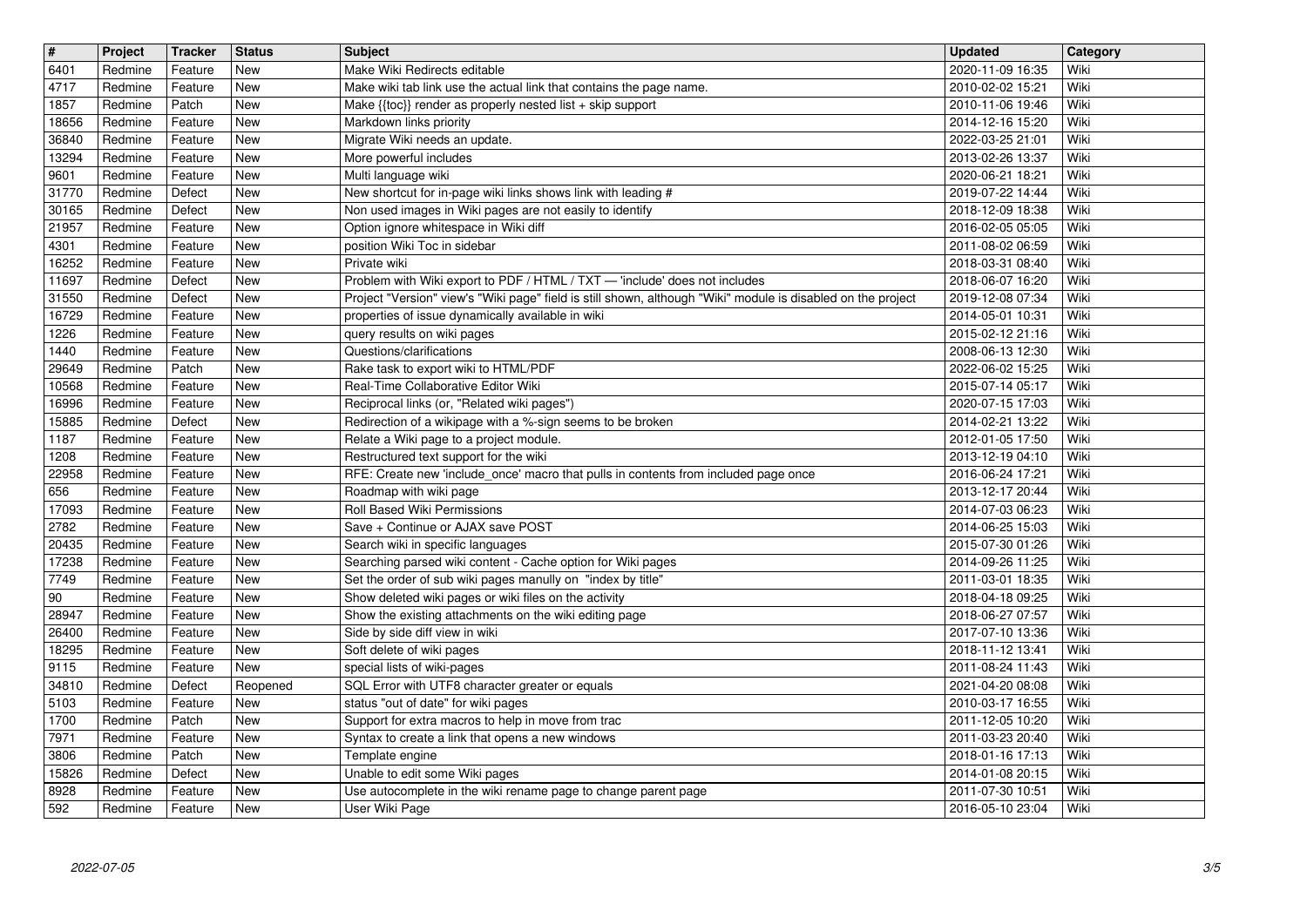| $\boxed{\texttt{#}}$ | Project            | <b>Tracker</b>     | <b>Status</b> | <b>Subject</b>                                                                                                                           | Updated                              | Category                                       |
|----------------------|--------------------|--------------------|---------------|------------------------------------------------------------------------------------------------------------------------------------------|--------------------------------------|------------------------------------------------|
| 1504                 | Redmine            | Feature            | New           | Users should be able to replace a wiki file attachment                                                                                   | 2008-06-19 20:32                     | Wiki                                           |
| 8463                 | Redmine            | Feature            | New           | View Wiki source                                                                                                                         | 2011-05-30 10:55                     | Wiki                                           |
| 3205                 | Redmine            | Feature            | New           | Wiki "Blocks"                                                                                                                            | 2009-04-20 12:20                     | Wiki                                           |
| 9482<br>4032         | Redmine<br>Redmine | Feature<br>Feature | New<br>New    | Wiki - minor change without notification<br>Wiki attachment history                                                                      | 2012-03-08 16:48<br>2009-10-15 09:42 | Wiki<br>Wiki                                   |
| 2698                 | Redmine            | Feature            | New           | Wiki Auto-Save currently editing page                                                                                                    | 2015-01-14 09:50                     | Wiki                                           |
| 5402                 | Redmine            | Feature            | New           | Wiki diff: line by line instead of word by word                                                                                          | 2011-01-05 23:58                     | Wiki                                           |
| 16036                | Redmine            | Defect             | New           | wiki edit pencil links are sometimes missing, throwing off the other pencil edit links                                                   | 2017-06-08 22:19                     | Wiki                                           |
| 14115                | Redmine            | Feature            | New           | Wiki enhancements: parent page and ajax                                                                                                  | 2014-04-24 14:19                     | Wiki                                           |
| 16324                | Redmine            | Feature            | New           | Wiki export as docx file.                                                                                                                | 2016-05-31 10:53                     | Wiki                                           |
| 4544                 | Redmine            | Defect             | New           | Wiki exported HTML has different CSS formatting to the original                                                                          | 2016-03-31 12:03                     | Wiki                                           |
| 20356                | Redmine            | Defect             | New           | Wiki gets destroyed after rename                                                                                                         | 2015-09-07 08:23                     | Wiki<br>Wiki                                   |
| 26303<br>3547        | Redmine<br>Redmine | Feature<br>Feature | New<br>New    | Wiki include macro: add icons for editing and viewing an included wiki page<br>Wiki include macro: add ability to include single section | 2017-06-29 13:54<br>2019-02-12 11:06 | Wiki                                           |
| 4372                 | Redmine            | Feature            | New           | Wiki include macro: Include specific revision                                                                                            | 2015-10-23 15:20                     | Wiki                                           |
| 12875                | Redmine            | Feature            | New           | Wiki links to Overview/Activity/Roadmap/Issues/Documents/Files/News/Forums/etc of a particular project                                   | 2013-01-20 21:34                     | Wiki                                           |
| 9733                 | Redmine            | Feature            | New           | WIKI macro to insert database query result as wiki table                                                                                 | 2011-12-13 10:47                     | Wiki                                           |
| 9315                 | Redmine            | Feature            | New           | Wiki Page as MS OneNote                                                                                                                  | 2011-09-24 16:56                     | Wiki                                           |
| 3274                 | Redmine            | Patch              | New           | Wiki Page Categories                                                                                                                     | 2010-10-25 17:02                     | Wiki                                           |
| 16323                | Redmine            | Feature            | New           | Wiki Page Export as md file.                                                                                                             | 2014-03-12 07:53                     | Wiki                                           |
| 10407                | Redmine            | Feature            | New           | Wiki page has a tree weight                                                                                                              | 2012-03-08 17:11                     | Wiki                                           |
| 29048                | Redmine            | Feature            | New           | Wiki page permission level                                                                                                               | 2018-06-22 17:19                     | Wiki                                           |
| 11978<br>32381       | Redmine<br>Redmine | Feature<br>Patch   | New<br>New    | Wiki pages for groups or wiki pages section with separate ACL<br>Wiki preview : manage dynamic content                                   | 2012-09-28 03:03<br>2022-07-04 04:03 | Wiki<br>Wiki                                   |
| 1075                 | Redmine            | Feature            | New           | Wiki shared across sub-projects                                                                                                          | 2011-03-15 22:53                     | Wiki                                           |
| 3027                 | Redmine            | Defect             | New           | Wiki start page shouldn't be capitalized automatically                                                                                   | 2013-02-06 10:34                     | Wiki                                           |
| 6989                 | Redmine            | Feature            | New           | Wiki template for version wiki pages                                                                                                     | 2010-11-26 17:21                     | Wiki                                           |
| 2674                 | Redmine            | Feature            | New           | wiki templates                                                                                                                           | 2021-08-25 16:01                     | Wiki                                           |
| 10406                | Redmine            | Feature            | New           | Wiki tree bulk edit                                                                                                                      | 2012-03-08 17:35                     | Wiki                                           |
| 17511                | Redmine            | Defect             | New           | Wiki URL 404 when using markdown                                                                                                         | 2014-08-24 00:04                     | Wiki                                           |
| 12051                | Redmine            | Feature            | New           | Wiki variables                                                                                                                           | 2012-10-12 23:13                     | Wiki                                           |
| 3749                 | Redmine            | Patch              | New           | Wiki. TOC. The standardised anchors and admissible "fragment" part of URI.                                                               | 2009-08-18 01:10                     | Wiki                                           |
| 4062                 | Redmine            | Feature            | New           | Wiki: Feature request:Auto-replace text with another user-defined                                                                        | 2012-07-06 21:02                     | Wiki                                           |
| 480<br>18825         | Redmine<br>Redmine | Feature<br>Defect  | New<br>New    | Wiki: Support categories tagging and autolisting<br>WikiPage object miss included pages attachments                                      | 2012-12-05 03:02<br>2015-01-13 14:39 | Wiki<br>Wiki                                   |
| 32246                | Redmine            | Defect             | New           | [Redmine API] functionality to export whole wiki                                                                                         | 2019-10-13 22:01                     | Wiki                                           |
| 31769                | Redmine            | Defect             | New           | $\{\{\textsf{toc}\}\}\$ in $\{\{\textsf{include}()\}\}$                                                                                  | 2019-07-22 11:48                     | Wiki                                           |
| 13559                | Redmine            | Defect             | New           | {{toc}} remains when exporting wiki page to text                                                                                         | 2016-01-20 13:25                     | Wiki                                           |
| 23037                | Redmine            | Defect             | New           | 500 error when posting on the forums                                                                                                     | 2019-05-23 09:47                     | Website (redmine.org)                          |
| 8362                 | Redmine            | Feature            | New           | Activate Redmine (this websites) Gantt Chart                                                                                             | 2014-04-22 12:12                     | Website (redmine.org)                          |
| 33210                | Redmine            | Feature            | Resolved      | Add "Filters" category to redmine.org                                                                                                    | 2020-04-21 11:42                     | Website (redmine.org)                          |
| 9828<br>6945         | Redmine<br>Redmine | Feature<br>Feature | New<br>New    | Add a hint about reproducing a bug in the online demo<br>Add a voting system to help users help admins identify popular features/defects | 2011-12-16 14:25<br>2017-01-27 22:02 | Website (redmine.org)<br>Website (redmine.org) |
|                      |                    |                    |               |                                                                                                                                          |                                      |                                                |
|                      |                    |                    |               |                                                                                                                                          |                                      |                                                |
|                      |                    |                    |               |                                                                                                                                          |                                      |                                                |
|                      |                    |                    |               |                                                                                                                                          |                                      |                                                |
|                      |                    |                    |               |                                                                                                                                          |                                      |                                                |
|                      |                    |                    |               |                                                                                                                                          |                                      |                                                |
|                      |                    |                    |               |                                                                                                                                          |                                      |                                                |
|                      |                    |                    |               |                                                                                                                                          |                                      |                                                |
|                      |                    |                    |               |                                                                                                                                          |                                      |                                                |
|                      |                    |                    |               |                                                                                                                                          |                                      |                                                |
|                      |                    |                    |               |                                                                                                                                          |                                      |                                                |
|                      |                    |                    |               |                                                                                                                                          |                                      |                                                |
|                      |                    |                    |               |                                                                                                                                          |                                      |                                                |